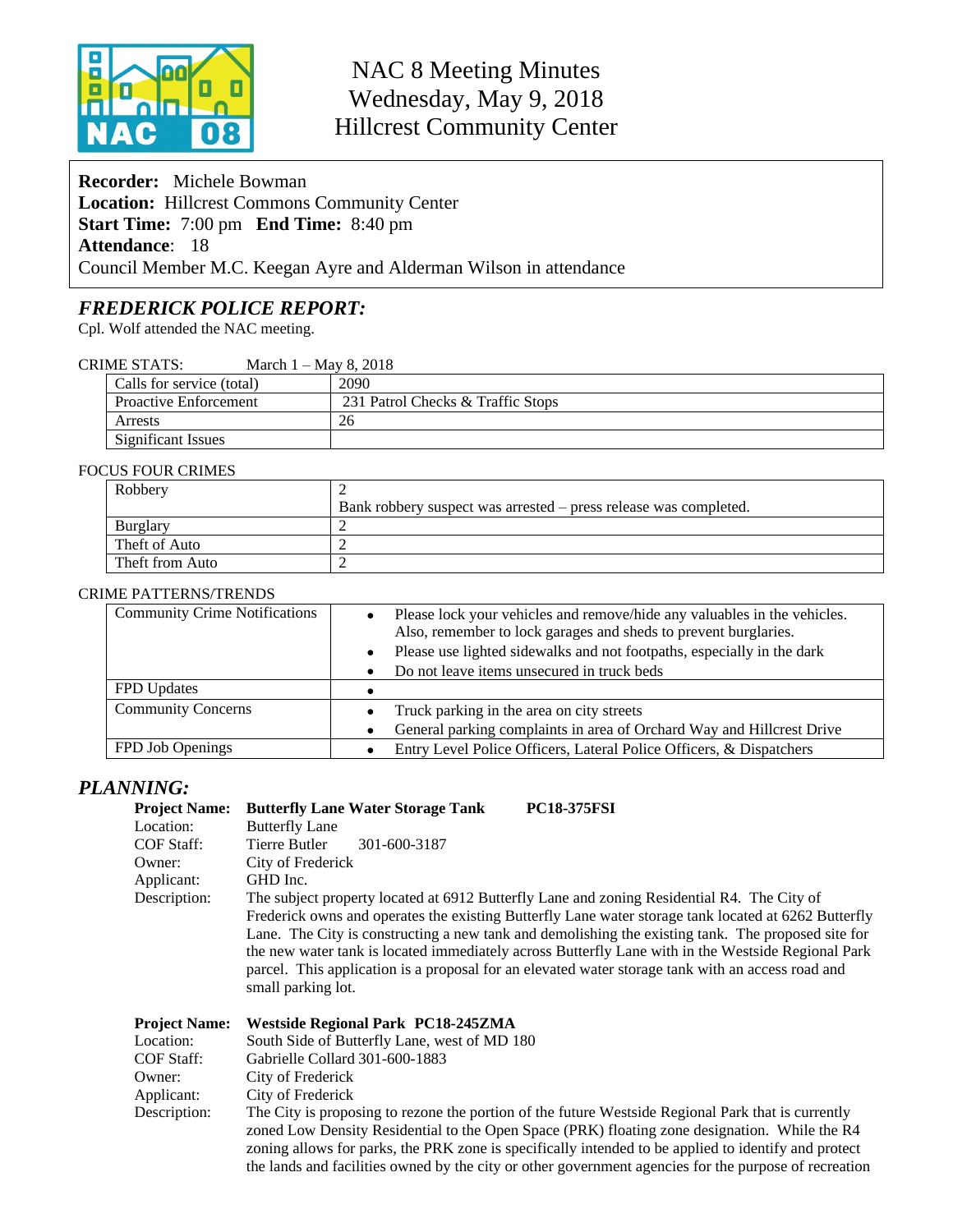or publicly accessible open space and would prohibit any future residential development on the property unless it was rezoned again.

| <b>Project Name:</b> | 401 Linden Avenue                                                                                | <b>PC18-409ZMA</b> |  |  |
|----------------------|--------------------------------------------------------------------------------------------------|--------------------|--|--|
| Location:            | 401 Linden Avenue                                                                                |                    |  |  |
| COF Staff:           | Christina Martinkosky                                                                            | 301-600-1831       |  |  |
| Applicant:           | City of Frederick                                                                                |                    |  |  |
| Description:         | The HPC is proposing a Historic Preservation Overlay Zoning Map Amendment for the property       |                    |  |  |
|                      | located at 401 Linden Avenue, also known as the Cramer House. On May 24, 2018, the HPC will      |                    |  |  |
|                      | review the application to designate the property with an HPO and determine if the site meets the |                    |  |  |
|                      | designation criteria as outlined in 423 (d).                                                     |                    |  |  |

## *GUEST SPEAKER:*

### **Underage Smoking Grant – Asian American Center of Frederick**

Center stuff discussed their grant that focuses on educating and training retailers not to sell tobacco to minors. Center staff shared with attendees how they can help fight underage smoking by giving retailers positive reinforcement for doing their share, and to report businesses that do not follow age guidelines.

### **Airport – Nick Sabo**

FDK is an enterprise fund meaning revenue pays for expenses. Staff 73,000 operations in a typical year. They have 2 runways and an air traffic control tower. FDK has two full-time staff people as well as a part time maintenance person and a shared transportation engineer. There are three flight schools located on the property. This is also the location of MSP helicopter Trooper 3. FDK is considered a reliever airport. This is the only public airport in Frederick County. There have been a couple of projects in the works including a longer runway. They have also put up fencing and recently completed a snow removal equipment building. Please follow them on Facebook.

# *OLD BUSINESS*

M.C. Keegan-Ayre will provide updates on the sidewalks and walking situation to Butterfly Ridge school

### *NEW BUSINESS:*

• Can the bathroom parks be unlocked for the warmer weather? Parks & Recreation said they could not unless someone rents the space. They do not have staff to monitor them.

# *SUGGESTIONS/COMMENTS/CONCERNS:*

- Please join the NAC 8 Facebook page
- Ask Economic Development to attend future meeting.

# *UPCOMING EVENTS:*

- May  $10^{th}$  5 8 pm Alive @ Five begins<br>• May  $12^{th}$  10 am 4 pm Green Neighbor Foru
- May  $12^{th}$  10 am 4 pm Green Neighbor Forum [www.hood.edu/2018greenneighborfestival.com](http://www.hood.edu/2018greenneighborfestival.com)<br>May  $30^{th}$  11:30 am Special Olympics Torch Run: Contact Sgt. Carrado for more info:
	- May  $30<sup>th</sup>$  11:30 am Special Olympics Torch Run: Contact Sgt. Carrado for more info: rcarrado@frederickmdpolice.org

### *CONTACT INFORMATION:*

| <b>NAC 8 Contact</b>                              | Susan Churchill                                                              | susanchur@hotmail.com  | <b>Scott Darby</b>                     |                               | sdarby $1601@$ gmail.com           |  |
|---------------------------------------------------|------------------------------------------------------------------------------|------------------------|----------------------------------------|-------------------------------|------------------------------------|--|
|                                                   | Lance English<br>lmenglish@comcast.net<br>Steven Stoyke<br>quemzeee2@aol.com |                        | Maureen English momenglish@comcast.net |                               |                                    |  |
|                                                   |                                                                              |                        | Kim Loop                               |                               | $\text{cm}$ servicing@gmail.com    |  |
| Michele Bowman, Community Outreach/NAC Specialist |                                                                              | 301-600-2091           |                                        | mbowman@frederickmdpolice.org |                                    |  |
| <b>Frederick Police Department</b>                |                                                                              | Sgt. Steve Petruzzello | 240-674-7149                           |                               | spetruzzello@frederickmdpolice.org |  |
|                                                   |                                                                              | Cpl. Justin Thomas     | 240-578-5073                           |                               | jthomas@frederickmdpolice.org      |  |